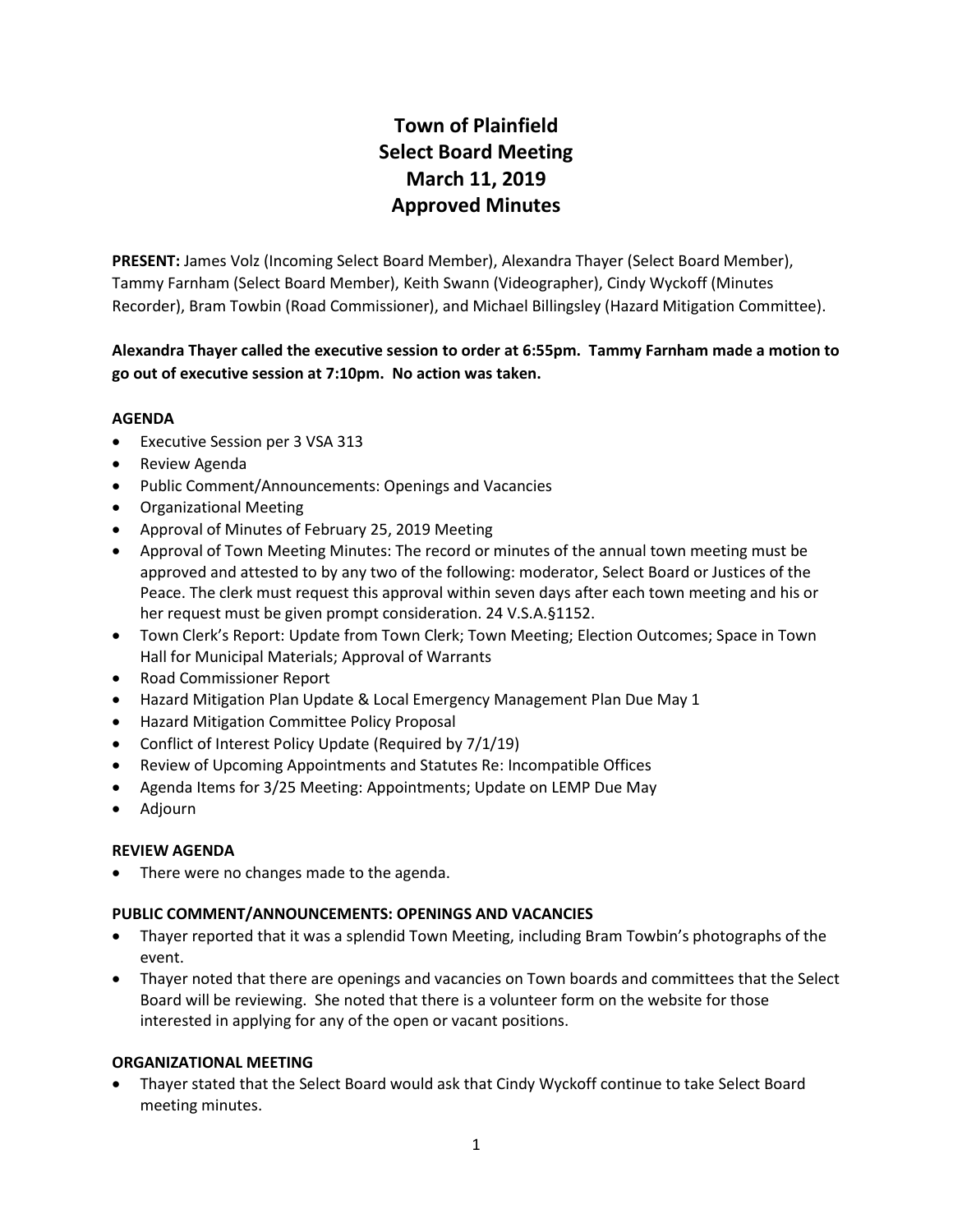- Thayer suggested setting the schedule for Select Board meetings and proposed meeting just once during each of the months June, July, and August 2019.
- Town Clerk/Treasurer Linda Wells administered the oath of office to recently elected Select Board member James Volz, to which Volz affirmed.
- Returning to the topic of the schedule of Select Board meetings this summer, it was agreed that during the months of June, July, and August, the Select Board would meet just once per month on the fourth Monday of each. **Thayer made a motion that a schedule be set for the coming year for the Select Board to meet on the second and fourth Mondays of every month except for June, July, and August, where meetings will be held once per month on 6/24/19, 7/22/19, and 8/26/19. If needed, the Select Board will schedule special meetings. Volz seconded the motion. The motion was approved.**
- Regarding the election of the Select Board chair, **Volz made a motion that Thayer be named chair. The motion was approved.**

## **APPROVAL OF MINUTES OF FEBRUARY 25, 2019 MEETING**

 **Farnham made a motion to accept the minutes from the 2/25/19 Select Board meeting. The motion was approved.**

# **APPROVAL OF TOWN MEETING MINUTES: THE RECORD OR MINUTES OF THE ANNUAL TOWN MEETING MUST BE APPROVED AND ATTESTED TO BY ANY TWO OF THE FOLLOWING: MODERATOR, SELECT BOARD OR JUSTICES OF THE PEACE. THE CLERK MUST REQUEST THIS APPROVAL WITHIN SEVEN DAYS AFTER EACH TOWN MEETING AND HIS OR HER REQUEST MUST BE GIVEN PROMPT CONSIDERATION. 24 V.S.A.§1152.**

 Thayer explained the process of approving Town Meeting minutes. Town Clerk/Treasurer Linda Wells noted that the draft minutes could be approved as a draft, posted to the website, and voted on for final approval, including any changes, at the next meeting. **Volz made a motion to adopt the draft Town Meeting minutes of 3/5/19 and review the final version at the 3/25/19 Select Board meeting. The motion was approved.**

# **TOWN CLERK'S REPORT: UPDATE FROM TOWN CLERK; TOWN MEETING; ELECTION OUTCOMES; SPACE IN TOWN HALL FOR MUNICIPAL MATERIALS; APPROVAL OF WARRANTS**

- Thayer noted to Town Clerk/Treasurer Linda Wells that all of the Town board and committee appointments will be voted on at the 3/25/19 meeting.
- Wells reported on the following results from Town Meeting:
	- $\circ$  All the incumbents were reelected. She welcomed Volz as a new Select Board member.
	- o Jamie Spector was elected as School Director for two years.
	- o Janna Osman was elected as School Director for three years.
	- o The Town budget was changed from the total listed in the *Town Report*. It was increased by \$700 for a total of \$982,982.
	- o Both Water and Wastewater budgets were passed.
	- o Voter turnout was 21%: 190 out of 933 registered voters.
	- o There were an estimated 110 people in attendance.
- Thayer asked if storage of election-related materials at the Town Hall Opera House has worked out for Wells, to which she responded that David Strong had provided room within a closet there that made set up for Town Meeting much easier.
- Wells presented a draft copy of the Hazard Mitigation Committee policy proposal.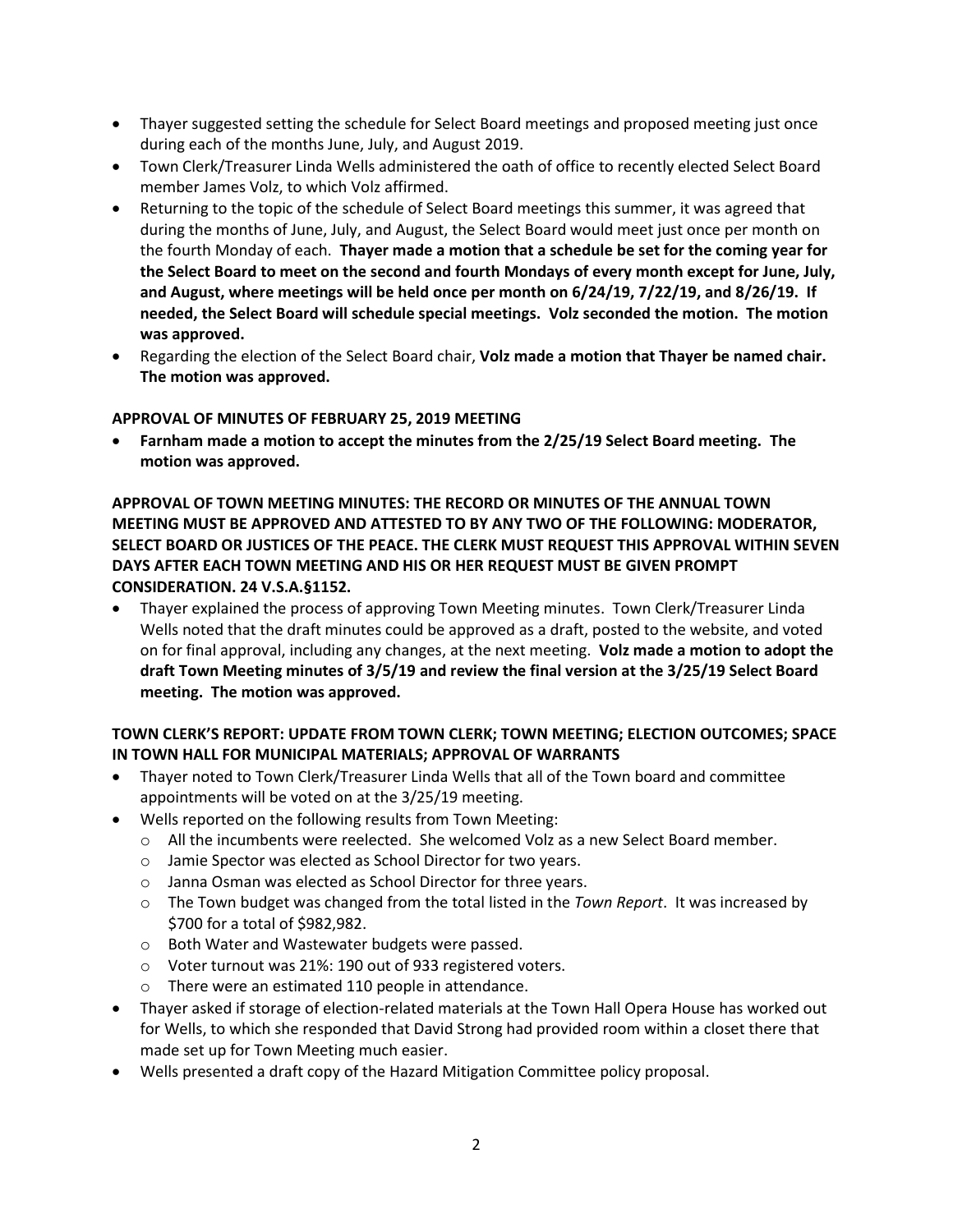- Volz made a motion to approve warrants of 2/28/19, 3/1/19, 3/6/19, 3/8/19, and 3/8/19. The **motion was approved.**
- Regarding Fleet and Single Vehicle permits, Thayer reviewed the stipulations put on approved permits and noted the weights of some of the vehicles that travel Plainfield roads. Road Commissioner Bram Towbin noted the low fees paid by these businesses for the permits, which he feels the State should revisit. **Farnham made a motion to approve Fleet permits for Chevalier Drilling Company; Gils Construction; Limlaw Chipping and Land Clearing, Inc.; McCullough Crushing, Inc.; and Winterset, Inc. The motion was approved.**
- Wells reported that there was damage to the privacy fence between the Town Hall Opera House and the next door residence apparently from snow sliding off the Town Hall Opera House roof. The damage will be repaired as soon as the snow has melted.

# **ROAD COMMISSIONER REPORT**

- Road Commissioner Bram Towbin reported on the following:
	- $\circ$  Regarding the policy of repairing damaged mailboxes from snow plowing, if deemed the fault of the snow plow and other conditions are met, the Town will pay for the cost of repair. Towbin stressed that people should not spend any money to fix the mailbox prior to bringing it to the Town's attention.
	- $\circ$  The sand pile is currently doing okay. Due to rising temperatures, the Road Crew will soon begin grading the roads.
	- $\circ$  Going forward, Road Foreman Mike Nolan will be authorizing when the sidewalks will be plowed by contractor Kevin Hudson.
	- $\circ$  On a non-road-related issue, on 3/30/19 at Twinfield Union School, the Central Vermont Regional Planning Commission and the Towns of Plainfield, Marshfield, and Cabot will be holding a pancake breakfast for landowners to talk about water quality and generally taking care of one's land.
	- $\circ$  The parking ban during snowstorms has been working well overall, and Towbin complimented Town Constable Kathleen Hayes for doing a good job in that area.
	- $\circ$  The Road Crew is trying to avoid what happened last year on Lower Road regarding plowing mud over to the side of the road due to uneven thawing of the road.
	- $\circ$  Thayer noted that she will follow up regarding how Barre managed to get an intern to work with its Road Crew.
	- $\circ$  There will be a meeting at 9am at the Town offices regarding remediating erosion on the hill above Recreation Field Road.
	- $\circ$  In response to a question by Thayer, it is unclear at this point how road work will be covered if a Road Crew member needs surgery.

#### **HAZARD MITIGATION PLAN UPDATE & LOCAL EMERGENCY MANAGEMENT PLAN DUE MAY 1**

- Thayer noted that a draft of the update to the Hazard Mitigation Plan is available. Comments should be send to Thayer or to Jonathan DeLaBruere at Central Vermont Regional Planning Commission by 4/4/19. Thayer noted that Dan Singleton, the State Forester, sent a comment suggesting that the Emerald Ash Borer be included as a hazard. Towbin noted that he has tried to engage Twinfield Union School to have students map where Ash trees are located on Plainfield streets and roads.
- The Local Emergency Management Plan, formerly called the Local Emergency Operations Plan, is due by 5/1/19.